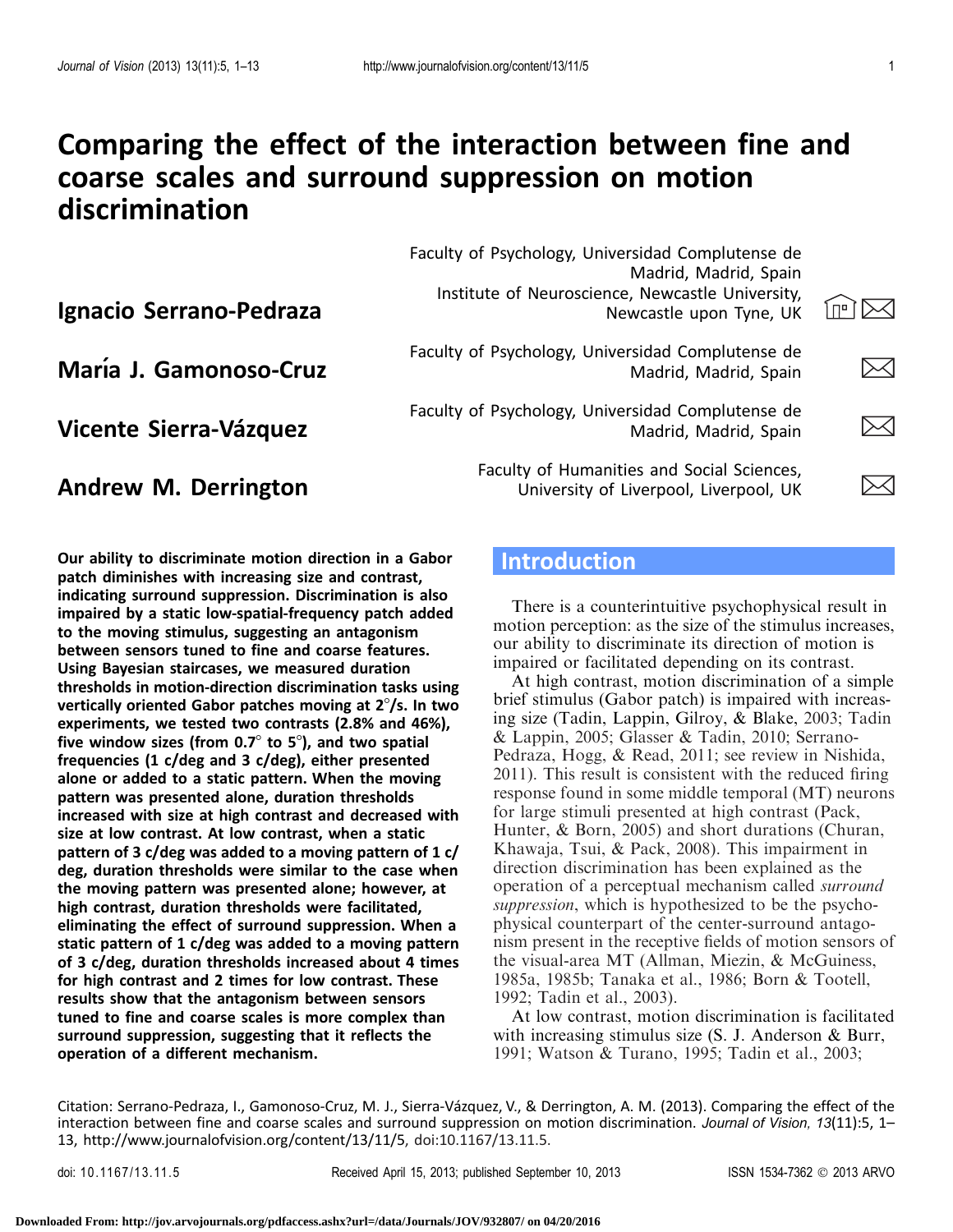Tadin & Lappin, [2005\)](#page-12-0). This facilitation in motion discrimination has been explained as the operation of a perceptual mechanism called spatial summation (S. J. Anderson & Burr, [1991;](#page-11-0) Tadin et al., [2003\)](#page-12-0). The presumed physiological basis of spatial summation is the increase in the size of the receptive fields that occurs with decreasing contrast (Gilbert, Das, Ito, Kapadia, & Westheimer, [1996;](#page-11-0) Sceniak, Ringach, Hawken, & Shapley, [1999](#page-12-0); Kapadia, Westheimer, & Gilbert, [1999](#page-11-0); Nauhaus, Busse, Carandini, & Ringach, [2009\)](#page-11-0). Interestingly, it has been found that MT surround modulation depends on the strength of the neuronal response: surround suppression is stronger for stimuli that elicit larger responses, and surround summation (facilitation) is stronger for stimuli that elicit smaller responses (Huang, Albright, & Stoner, [2008](#page-11-0)).

There is another counterintuitive psychophysical result in motion perception that shows that motion discrimination at short durations is impaired when the size of a complex stimulus that consists of a moving fine-scale (high-spatial-frequency) pattern added to a static coarse-scale (low-spatial-frequency) pattern increases (Derrington & Henning, [1987;](#page-11-0) Henning & Derrington, [1988;](#page-11-0) Derrington, Fine, & Henning, [1993;](#page-11-0) Serrano-Pedraza, Goddard, & Derrington, [2007;](#page-12-0) Serrano-Pedraza & Derrington, [2010;](#page-12-0) see the ''Interaction across different spatial scales'' section in Nishida, [2011](#page-11-0)). Although previous results are consistent with the idea that early processing by the human visual system analyses fine-scale and coarse-scale image features separately using motion sensors that are selective for spatial frequency and have localized receptive fields (S. J. Anderson & Burr, [1985, 1987, 1989](#page-11-0), [1991](#page-11-0); S. J. Anderson, Burr, & Morrone, [1991\)](#page-11-0), these errors in motion discrimination can be explained by a model of motion sensing in which there is a subtractive interaction between motion sensors tuned to high spatial frequencies and those tuned to low spatial frequencies (Serrano-Pedraza et al., [2007\)](#page-12-0).

To date, there has been no psychophysical study that compared duration thresholds for motion discrimination of simple and complex stimuli. Accordingly, our objective was to compare surround suppression with the interaction across different scales by measuring duration thresholds for motion discrimination. We performed two experiments in order to measure duration thresholds for fine- and coarse-scale patterns and the combination of motion signals from fine and coarse scales. We tested four types of stimulus: two simple—a moving fine-scale pattern (3 c/deg) and a moving coarse-scale pattern (1 c/deg)—and two complex—a moving fine-scale pattern added to a static coarse-scale pattern and a moving coarse-scale pattern added to a static fine-scale pattern. We chose those particular spatial frequencies for the complex stimulus because previous studies have shown that the maximum effect was obtained when the test had a spatial frequency of 1 c/deg and the inducer had a spatial frequency of 3 c/deg (Henning & Derrington, [1988](#page-11-0)).

In the first experiment, we tested two spatial-window sizes—one very small ( $\sigma_{xy} = 0.35^{\circ}$ ) and the other large  $(\sigma_{xy} = 2.5^{\circ})$ —and two contrasts—low (2.8%) and medium-high (46%). In the second experiment, we extended the first experiment to explore the effect of stimulus size on duration thresholds. The main results of both experiments suggest that for fine-scale motion at high contrast, the antagonism between sensors tuned to fine and coarse features produced a greater impairment of motion discrimination than surround suppression. However, for coarse-scale motion at high contrast, our results showed that the antagonism between sensors tuned to fine and coarse features facilitated motion discrimination. Simulations of the model proposed by Serrano-Pedraza et al. [\(2007](#page-12-0)) could explain the results for complex stimuli at high contrast, but not at low contrast.

## Methods

#### Subjects

Five human subjects (aged 18–40 years) with experience in psychophysical experiments took part in the experiments (ISP, MGC, IP, AGS, and GEC). Subjects IP, AGS, and GEC were not aware of the purpose of the study. Subject GEC completed only half of Experiments 1 and 2. All subjects had normal or corrected-to-normal refraction and normal visual acuity. The experiments were carried out in a dark room, and a chin rest (UHCOTech HeadSpot, Houston, TX) was used to stabilize the subject's head and to control the observation distance. To minimize tracking eye movements, the subjects were instructed to maintain fixation on a small cross  $(0.25^{\circ} \times 0.25^{\circ})$  in the center of the screen before the stimuli were presented. Experimental procedures were approved by the Universidad Complutense de Madrid Ethics Committee.

#### Equipment

The stimuli were presented on a gamma-corrected 17-in. Eizo Flex Scan T565 monitor (Eizo Corp., Hakusan, Japan) under the control of a Mac Pro running Matlab (MathWorks, Natick, MA) using the Psychophysics Toolbox extensions (Brainard, [1997;](#page-11-0) Pelli, [1997;](#page-11-0) Kleiner, Brainard, & Pelli, [2007](#page-11-0); [www.](http://www.psychtoolbox.org) [psychtoolbox.org](http://www.psychtoolbox.org)) and 14 bits of gray-scale resolution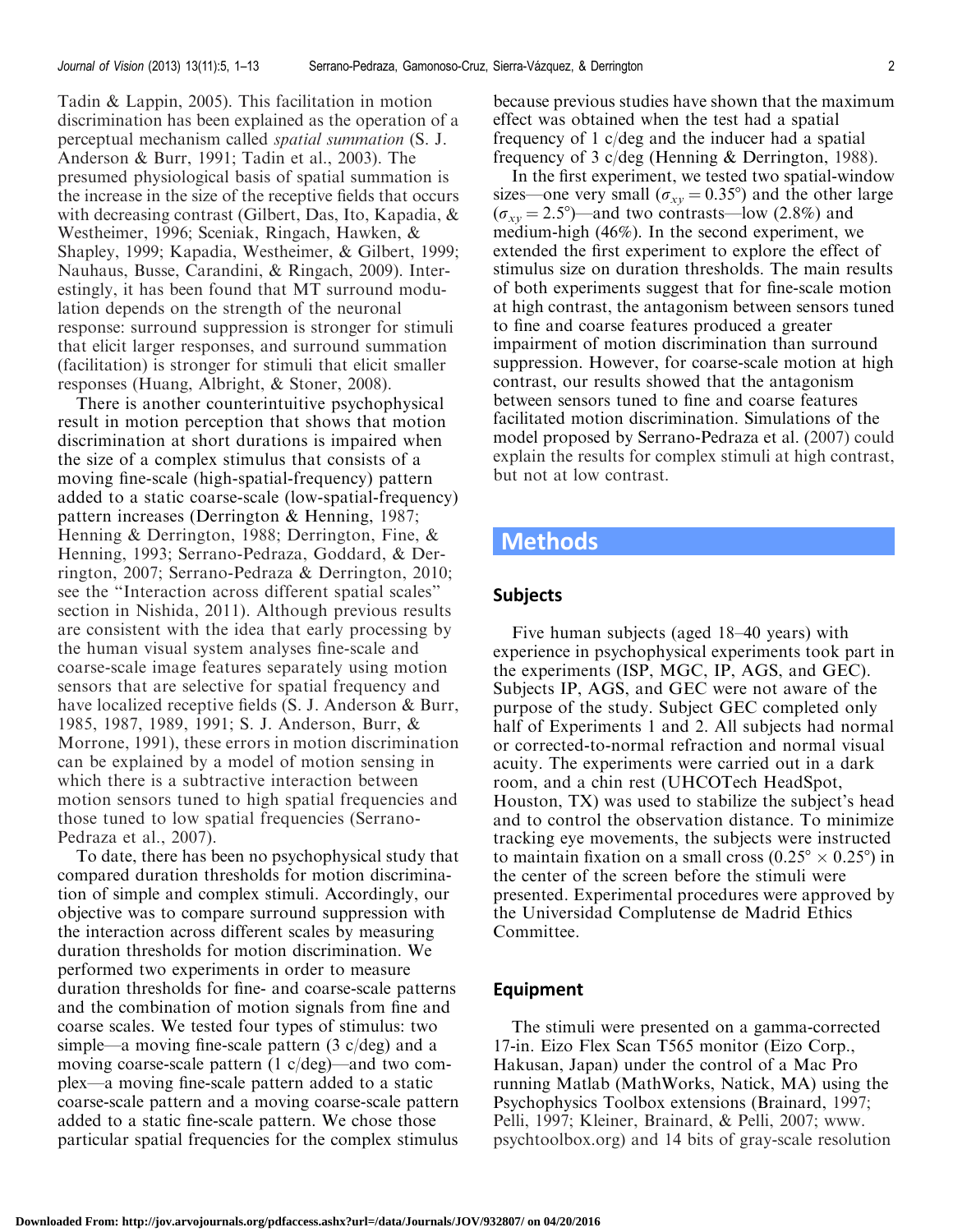<span id="page-2-0"></span> $(Bits \nightharpoonup Cambridge Research Systems Ltd, Cambridge,$ UK). The monitor was gamma corrected using a Minolta LS-100 photometer (Konica Minolta Optics, Inc., Osaka, Japan) and had a resolution of  $800 \times 600$ pixels (horizontal  $\times$  vertical), a vertical frame rate of 150 Hz, and a mean luminance of  $61.9 \text{ cd/m}^2$ . It was observed binocularly from a distance of 91 cm. Stimuli were Gabor patches of  $512 \times 512$  pixels, with 8-bit range, and were presented at the center of the monitor screen in a square of 20 cm per side, subtending an area of  $12.6^{\circ} \times 12.6^{\circ}$ . The display's spatial resolution was 40 pixels per degree of visual angle, so the pixel size was  $0.025^{\circ}$ . The remainder of the screen was at the mean luminance.

#### Stimuli

The stimuli (Gabor patches) used in the experiments were constructed using Matlab (MathWorks). Two different configurations for the stimuli were used: (a) a moving vertical Gabor patch of low (1 c/deg) or high (3 c/deg) spatial frequency (see Figure 1A and B), and (b) a complex stimulus composed of a moving vertical Gabor patch of high spatial frequency (3 c/deg) added to a static vertical Gabor patch of low spatial frequency (1 c/deg) or a moving vertical Gabor patch of low spatial frequency (1 c/deg) added to a static Gabor patch of high spatial frequency (3 c/deg; see Figure 1C

and D). The equation of a moving Gabor patch is as follows:

$$
L(x, y, t)
$$
  
=  $L_0 \left[ 1 + m(t) exp\left\{ -\frac{\hat{x}^2}{2\sigma_x^2} - \frac{\hat{y}^2}{2\sigma_y^2} \right\}$   

$$
\times cos(2\pi \rho_1(\hat{x} - vt) + \phi_1) \right]
$$
 (1)

The equation of a complex stimulus is as follows:

$$
L(x, y, t) = L_0 \left[ 1 + m(t) exp\left\{ -\frac{\hat{x}^2}{2\sigma_x^2} - \frac{\hat{y}^2}{2\sigma_y^2} \right\} \times \left[ cos(2\pi \rho_1 (\hat{x} - vt) + \phi_1) + cos(2\pi \rho_2 (\hat{x}) + \phi_2) \right] \right]
$$
(2)

where  $\hat{x} = x\cos(\theta_0) + y\sin(\theta_0)$  and  $\hat{y} = -\sin(\theta_0) + y\sin(\theta_0)$  $y\cos(\theta_0)$ ; x and y are on-screen position;  $L_0$  is mean luminance  $(L_0 = 61.9 \text{ cd/m}^2)$ ;  $\theta_0$  is the orientation, in degrees (all stimuli had a vertical orientation,  $\theta_0 = 0^{\circ}$ );  $\rho_1$  (see Equations 1 and 2) is the spatial frequency of the moving pattern and  $\rho_2$  (see Equation 2) is the spatial frequency of the static pattern, in cycles per degree (c/deg), both in the direction of  $\theta_0$ ;  $\phi_1$  and  $\phi_2$  are the phases of the patterns, in radians;  $\sigma_x$  and  $\sigma_y$  are the



Figure 1. Examples of stimuli used in the experiments. The top panels show the space-time plots; the bottom panels show the Fourier spatiotemporal amplitude spectrum from the space-time plots on the top. (A) Moving Gabor patch of 1 c/deg (coarse-scale motion). (B) Moving Gabor patch of 3 c/deg (fine-scale motion). (C) Complex stimulus composed of a moving Gabor patch of 1 c/deg added to a static Gabor patch of 3 c/deg. (D) Complex stimulus composed of a moving Gabor patch of 3 c/deg added to a static Gabor patch of 1 c/deg. All examples have patterns moving rightward (see quadrants 1 and 3 of the spatiotemporal spectra) at a speed of 2  $\degree$ /s and a spatial Gaussian-window diameter of  $2\sigma_{xy} = 5^\circ$  and are presented in a temporal Gaussian window of duration  $2\sigma_t = 100$  ms.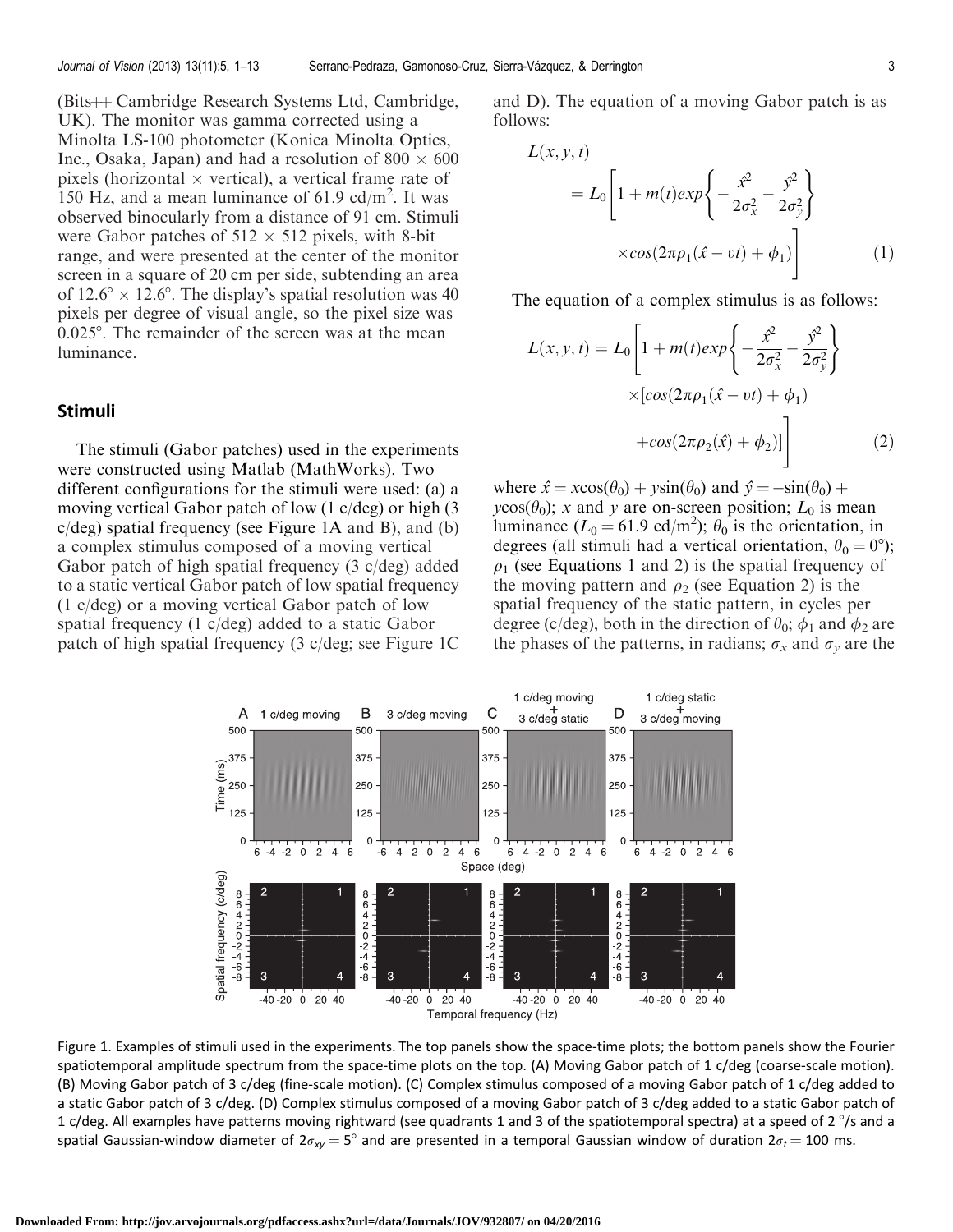spatial standard deviations of the Gaussian window, in degrees of visual angle  $(\circ)$ ; v is the speed of the moving pattern, in degrees per second  $(^{\circ}/s)$ ; and *m* is the Michelson contrast as a function of time given by

$$
m(t) = M \exp\left\{-t^2/(2\sigma_t^2)\right\}
$$
 (3)

where  $\sigma_t$  is the temporal standard deviation, in milliseconds (ms), varied as described in the ''Procedure'' subsection, so as to find the duration threshold; and M is the peak contrast.

#### Procedure

Each trial started with a fixation cross displayed at the center of the screen using a Gaussian temporal profile (see Equation 3) with a standard deviation of  $\sigma_t$  $= 80$  ms truncated to give an overall duration of 500 ms. The cross disappeared before the presentation of the stimulus. The stimuli (see [Equations 1](#page-2-0) and [2](#page-2-0)) were presented using a Gaussian temporal function (see Equation 3) with a standard deviation controlled by an adaptive staircase procedure. The Gaussian temporal profile was truncated to give an overall duration of 500 ms, so each trial including the fixation cross lasted 1000 ms. Moving patterns always had a fixed speed of  $v = 2^{\circ}/s$ . The motion direction—leftward or rightward—was randomized, and the observer's task was to indicate, by pressing a button on the ResponsePixx Handheld (VPixx Technologies Inc., Montreal, Canada, [http://www.vpixx.com\)](http://www.vpixx.com), the direction of each presentation. A new trial was initiated only after the observer's response; thus, the experiment proceeded at a pace determined by the observer. No feedback about the correctness of responses was provided.

In Experiment 1, we measured duration thresholds for two types of stimuli: simple stimuli and complex stimuli. The simple stimuli were Gabor patches of moving patterns (see [Figure 1A](#page-2-0) and [B\)](#page-2-0) of spatial frequency  $\rho_1 = 1$  c/deg (coarse-scale motion) and  $\rho_1 = 3$ c/deg (fine-scale motion), with two different Michelson contrast (2.8% and 46%) and two spatial window sizes: one small ( $\sigma_x = 0.35^\circ$ ,  $\sigma_y = 0.35^\circ$ ) and one large ( $\sigma_x =$ 2.5°,  $\sigma_v = 2.5$ °). The complex stimuli were Gabor patches with two patterns, one moving and one stationary.

We tested two complex stimuli: stationary  $\rho_2 = 3$  c/ deg with moving  $\rho_1 = 1$  c/deg (see [Figure 1C\)](#page-2-0) and stationary  $\rho_2 = 1$  c/deg with moving  $\rho_1 = 3$  c/deg (see [Figure 1D\)](#page-2-0). Each pattern of the complex stimuli could have one of two different Michelson contrasts, 2.8% or 46%, and one of two spatial-window sizes, small ( $\sigma_x$  = 0.35°,  $\sigma_y = 0.35$ °) or large ( $\sigma_x = 2.5$ °,  $\sigma_y = 2.5$ °). Thus, in Experiment 1 we tested 16 conditions: 2 types of stimuli (simple and complex)  $\times$  2 spatial-frequency scales

(coarse and fine)  $\times$  2 contrasts (high and low)  $\times$  2 window sizes (small and large).

In Experiment 2, we measured duration thresholds for the same stimuli used in Experiment 1 but with the addition of intermediate spatial-window sizes  $(\sigma_{xy})$ , in particular,  $0.35^{\circ}$ ,  $0.65^{\circ}$ ,  $1.35^{\circ}$ ,  $2^{\circ}$ , and  $2.5^{\circ}$ . Thus, in Experiment 2 we tested 40 conditions: 2 types of stimuli (simple and complex)  $\times$  2 spatial-frequency scales (coarse and fine)  $\times$  2 contrasts (high and low)  $\times$  5 window sizes.

Duration threshold, the minimum presentation time that is needed in order to discriminate the correct direction of motion, was defined as the value of  $2\sigma_t$  (see Equation 3), resulting in a performance of 82% correct. Duration thresholds were measured using adaptive Bayesian staircases (Treutwein, [1995\)](#page-12-0) in a forced-choice direction-discrimination task. Between 5 and 9 min were required per duration-threshold estimation. The characteristics of the Bayesian staircases were as follows: (a) The prior probability-density function was uniform (Pentland, [1980](#page-12-0); Emerson, [1986](#page-11-0)) with a starting duration of 200 ms. (b) We used the logistic function as the model likelihood function adapted from García-Pérez [\(1998](#page-11-0), appendix A), with a spread value of 1 (with a delta parameter of 0.01, a lapse rate of 0.01, and a guess rate of 0.5). (c) The value of the temporal duration ( $2\sigma_t$ ) in each trial was obtained from the mean of the posterior probability distribution (King-Smith, Grigsby, Vingrys, Benes, & Supowit, [1994\)](#page-11-0). (d) The staircase stopped after 50 trials (Pentland, [1980;](#page-12-0) Anderson, [2003](#page-11-0)). (e) The final threshold was estimated from the mean of the final probability-density function. Three threshold estimations per condition were obtained for each subject. The conditions in each experiment were tested in different sessions, counterbalanced across subjects. Practice sessions were performed prior to the experiment.

## Results

#### Experiment 1. Suppression and facilitation ratios for simple and complex stimuli

In Experiment 1, we measured duration thresholds for motion discrimination of simple and complex stimuli. We tested two spatial frequencies (coarse and fine motion scales), two contrasts (low and high), and two Gaussian window sizes (small and large). [Figure 2](#page-4-0) shows the duration thresholds (ms) as a function of the diameter  $\binom{6}{2}$  of the Gaussian spatial window. [Figure 2a](#page-4-0) and [b](#page-4-0) (gray panels) shows the results for high contrast (46%), and [Figure 2c](#page-4-0) and [d](#page-4-0) shows the results for low contrast (2.8%). White dots show the results for simple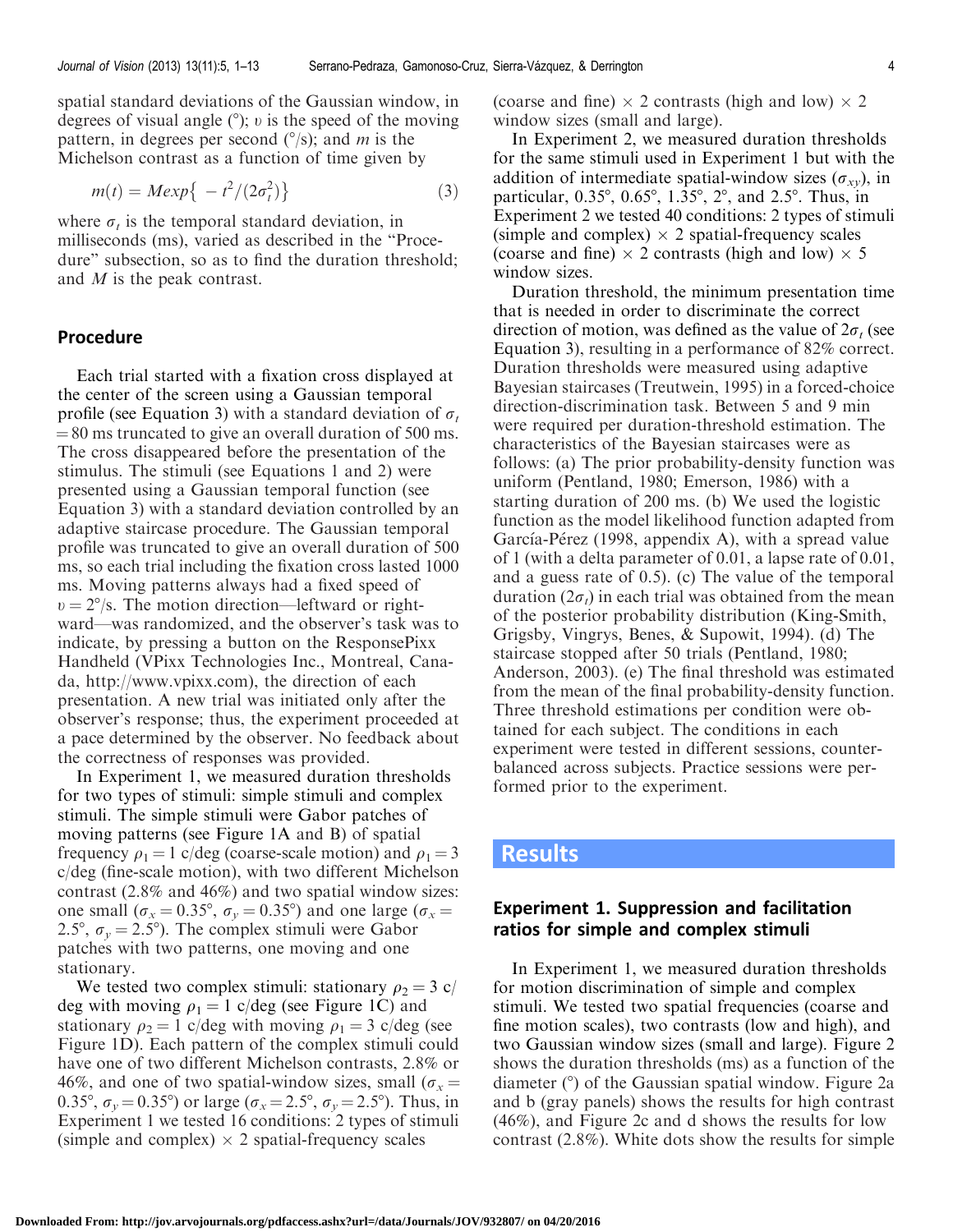<span id="page-4-0"></span>

Figure 2. Results from Experiment 1. Each panel shows the duration thresholds ( $2\sigma_t$ ) for motion-direction discrimination as a function of the Gaussian-window diameter ( $2\sigma_{xy}$  = 0.7° and  $2\sigma_{xy}$  = 5°). Gray panels (a and b) show results for high contrast (46%). White panels (c and d) show results for low contrast (2.8%). (a and c) Mean plus standard deviation of the duration thresholds of five subjects (IP, AGS, GEC, ISP, and MGC). White dots are results for moving Gabor patches of 1 c/deg. Black dots are results for coarse-scale moving complex stimuli of 1 c/deg added to static stimuli of 3 c/deg. (b and d) Mean plus standard deviation of the duration thresholds of four subjects (IP, AGS, ISP, and MGC). White dots are results for moving Gabor patches of 3 c/deg. Black dots are results for fine-scale moving complex stimuli of 3 c/deg added to static stimuli of 1 c/deg. Moving patterns always had a fixed speed of  $v = 2^{\circ}/s$ .

stimuli, and black dots show the results for complex stimuli.

Figure 2 (white dots) shows the results obtained with simple stimuli. These results replicate previous results (Tadin et al., [2003](#page-12-0); Serrano-Pedraza et al., [2011](#page-12-0)). At high contrast (Figure 2a and b), duration thresholds increased with increasing size (two-sample  $t$  test for the two-tailed hypothesis where  $t_{0.05(2),8} = 2.306$ :  $t =$  $-8.6442$ ,  $p < 0.0001$ , for 1 c/deg;  $t = -1.6269$ ,  $p =$ 0.1424, for 3 c/deg). At low contrast (Figure 2c and d), duration thresholds decreased with increasing size (*t* test  $t_{0.05(2),8}$  = 2.306:  $t$  = 2.2857,  $p$  = 0.0516, for 1 c/deg; t  $= 1.054$ ,  $p = 0.3227$ , for 3 c/deg). [Figure 3](#page-5-0) shows the ratio between the duration thresholds for large and small Gaussian windows; these ratios show the strength of the suppression or facilitation as a function of contrast. [Figure 3a](#page-5-0) (white bars) show the ratios for simple stimuli of 1 c/deg. For high contrast (46%), the ratio is higher than 1 (the dotted line shows the value that represents no effect), showing suppression. However, for low contrast (2.8%), the ratio is lower than 1, showing facilitation. For the conditions tested in the experiment, the suppression and facilitation found for coarse-scale motion (1 c/deg) are stronger than those

for fine-scale motion (3 c/deg; see [Figure 3b,](#page-5-0) white bars).

Figure 2 (black dots) shows the results obtained with complex stimuli. For coarse-scale motion (Figure 2a and c; moving element of 1 c/deg and static element of 3 c/deg), the results are similar to those obtained with simple stimuli (Figure 2a and c, white dots). At high contrast there is a no significant suppression  $(t$  test  $t_{0.05(2),8} = 2.306$ :  $t = -1.5289$ ,  $p = 0.1648$ ), and at low contrast there is facilitation (t test  $t_{0.05(2),8} = 2.306$ :  $t =$ 2.7132,  $p = 0.0265$ . [Figure 3a](#page-5-0) (black bars) shows the ratio of the duration thresholds for large and small windows. The bars show that the ratio for high contrast is close to 1, showing no effect of size on duration thresholds. For fine-scale motion (Figure 2b and d; moving element of 3 c/deg and static element of 1 c/ deg), we see an interesting result: Direction discrimination is highly impaired with increasing size of the spatial window, for both high (t test  $t_{0.05(2),8} = 2.306$ : t =  $-4.041$ ,  $p = 0.003$ ) and low (*t* test  $t_{0.05(2),8} = 2.306$ :  $t =$  $-5.6409, p < 0.001$ ) contrast.

These results are in the same direction as previous results (Serrano-Pedraza et al., [2007;](#page-12-0) Serrano-Pedraza & Derrington, [2010](#page-12-0)). In effect, previous results have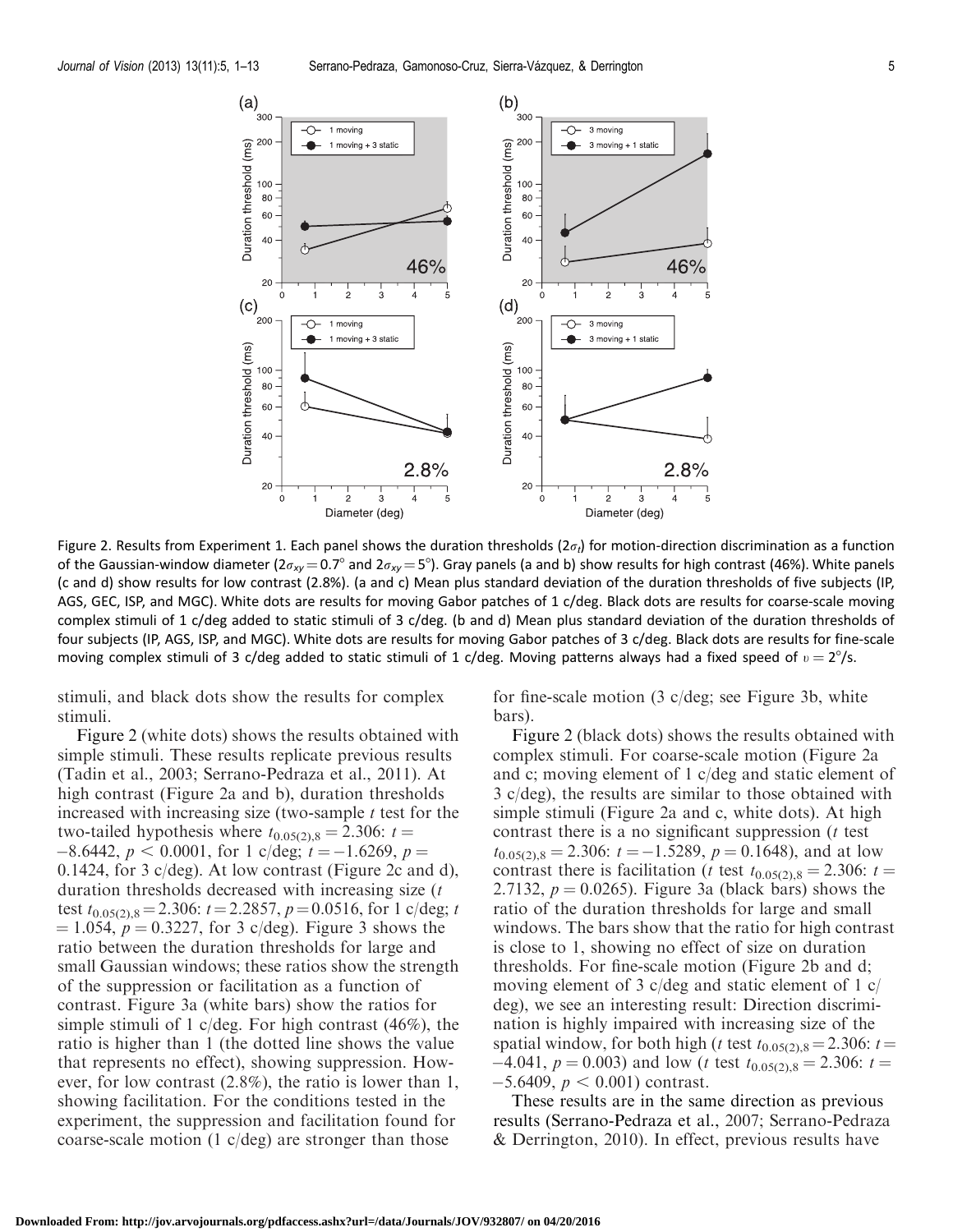<span id="page-5-0"></span>

Figure 3. Ratios between duration thresholds of large ( $5^{\circ}$ ) and small (0.7 $^{\circ}$ ) Gaussian windows (large divided by small) as a function of contrast (2.8% and 46%). (a) Bars represent the mean plus or minus the standard error of the mean for the ratios of five subjects (see [Figure 2a](#page-4-0) and [c](#page-4-0)). White bars are results for moving Gabor patches of 1 c/deg. Black bars are results for complex stimuli composed of a moving element of 1 c/deg added to a static element of 3 c/deg. (b) Bars represent the mean plus or minus the standard error of the mean for the ratios of four subjects (see [Figure 2b](#page-4-0) and [d\)](#page-4-0). White bars are results for moving Gabor patches of 3 c/deg. Black bars are results for complex stimuli composed of a moving element of 3 c/deg added to a static element of 1 c/deg. The dotted line represents a ratio that is equal to 1 (no effect of size). Note that values greater than 1 show suppression or impairment in motion discrimination, and values less than 1 show facilitation in motion discrimination. Asterisks (\*) correspond to significant differences between the duration thresholds used to compute the ratios. To test the differences, we used a two-sample t test for the two-tailed hypothesis and  $alpha = 0.05$ . See text for particular values.

shown that the percentage of errors in direction discrimination increased with increasing size (Serrano-Pedraza & Derrington, [2010](#page-12-0)). Here we have shown that duration thresholds for veridical motion perception (a measure that can be related to the percentage of errors at short durations) are greater for the large window than for the small window. This result is present for high and low contrast. Interestingly, at high contrast and with a large spatial window (see [Figure 2b](#page-4-0)), the duration thresholds for complex stimuli (black dots) are much higher than for simple stimuli (white dots).

Figure 3b (black bars) shows the ratio of the duration thresholds for large and small windows. The ratio is greater than 1 for both contrasts, although greater for high contrast (46%). Interestingly, the suppression ratio for high contrast is twice the highest ratio obtained with simple stimuli. This result shows that the impairment in motion discrimination with increasing size when a static coarse-scale pattern is added to a moving fine-scale pattern is greater than for a simple stimulus composed only of a moving fine-scale pattern (surround suppression; see [Figures 2b](#page-4-0) and 3b). This result suggests that the antagonism between motion sensors tuned to fine and coarse features is stronger than the antagonism produced by surround suppression.

In sum, in Experiment 1 we have shown three new results:

(a) For high contrast, the direction discrimination of a fine-scale moving complex stimulus—a static coarse  $(1 \text{ c/deg})$  pattern added to a moving fine  $(3 \text{ c/deg})$ 

pattern—is impaired with increasing size and is more strongly impaired than when the moving fine-scale pattern (3 c/deg) is presented alone (see [Figure 2b](#page-4-0)).

(b) For low contrast, the direction discrimination of a fine-scale moving complex stimulus is also impaired with increasing size, but this result is opposite to the facilitation found for a fine-scale moving simple pattern (see [Figure 2d\)](#page-4-0).

(c) For high contrast, the direction discrimination of a coarse-scale moving complex stimulus—a static fine  $(3 \text{ c/deg})$  pattern added to a moving coarse  $(1 \text{ c/deg})$ pattern—is impaired for small sizes and is facilitated for large sizes, when compared with the duration thresholds obtained for a coarse-scale moving pattern (1 c/deg; see [Figure 2a\)](#page-4-0). The threshold ratios for the coarse-scale moving complex stimulus show that there is no effect of size on duration thresholds (see Figure 3, black bars, 46% contrast).

## Experiment 2. Effect of size on duration thresholds for simple and complex stimuli

[Figure 2a](#page-4-0) (black dots) shows that there was no effect of size on duration thresholds when a static fine (3 c/ deg) pattern was added to a moving coarse pattern (1 c/ deg). However, we do not know if the duration thresholds are the same for intermediate sizes, and we have this same problem for the rest of conditions. Thus, the objective of Experiment 2 was to measure the duration thresholds using the same stimuli tested in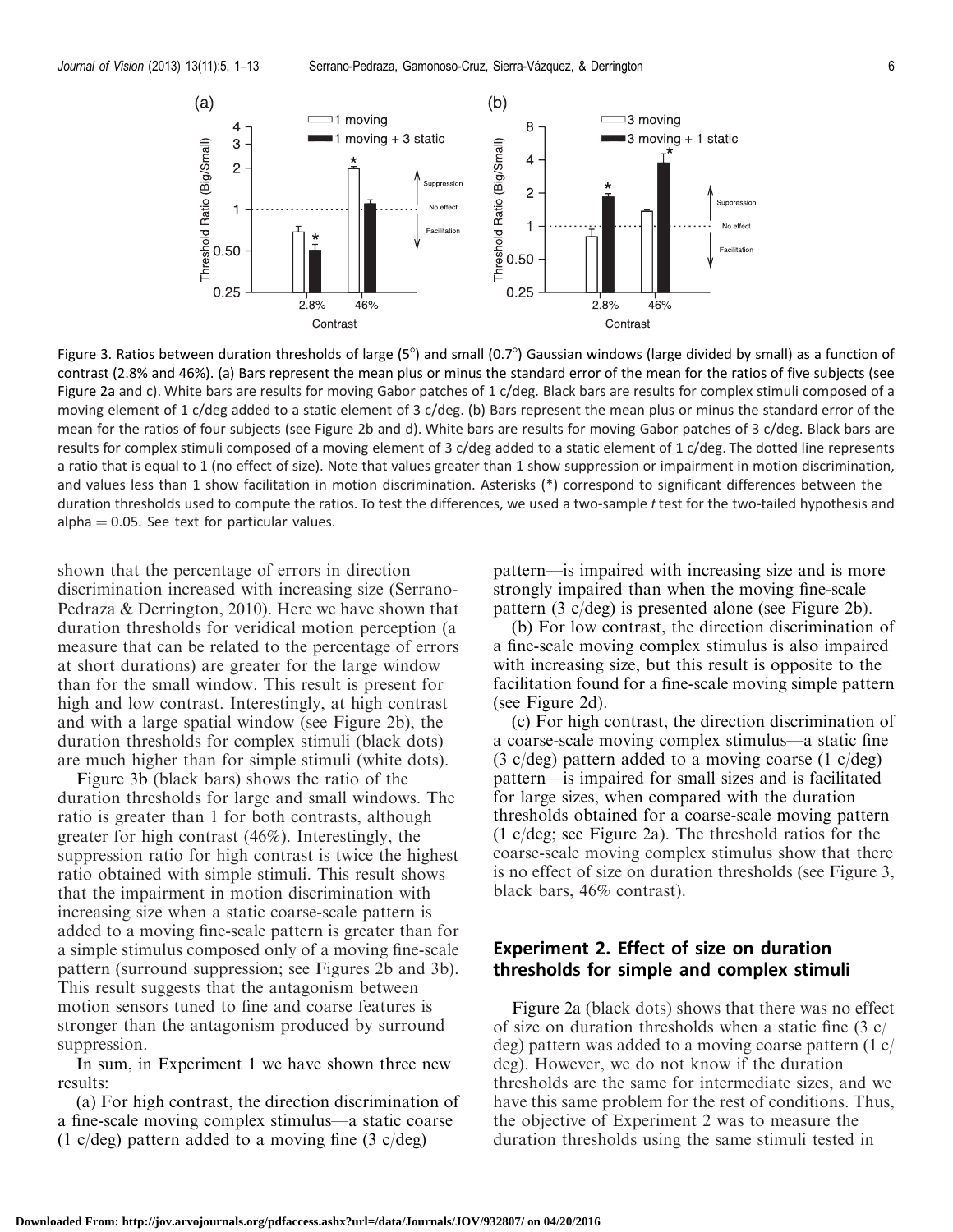<span id="page-6-0"></span>

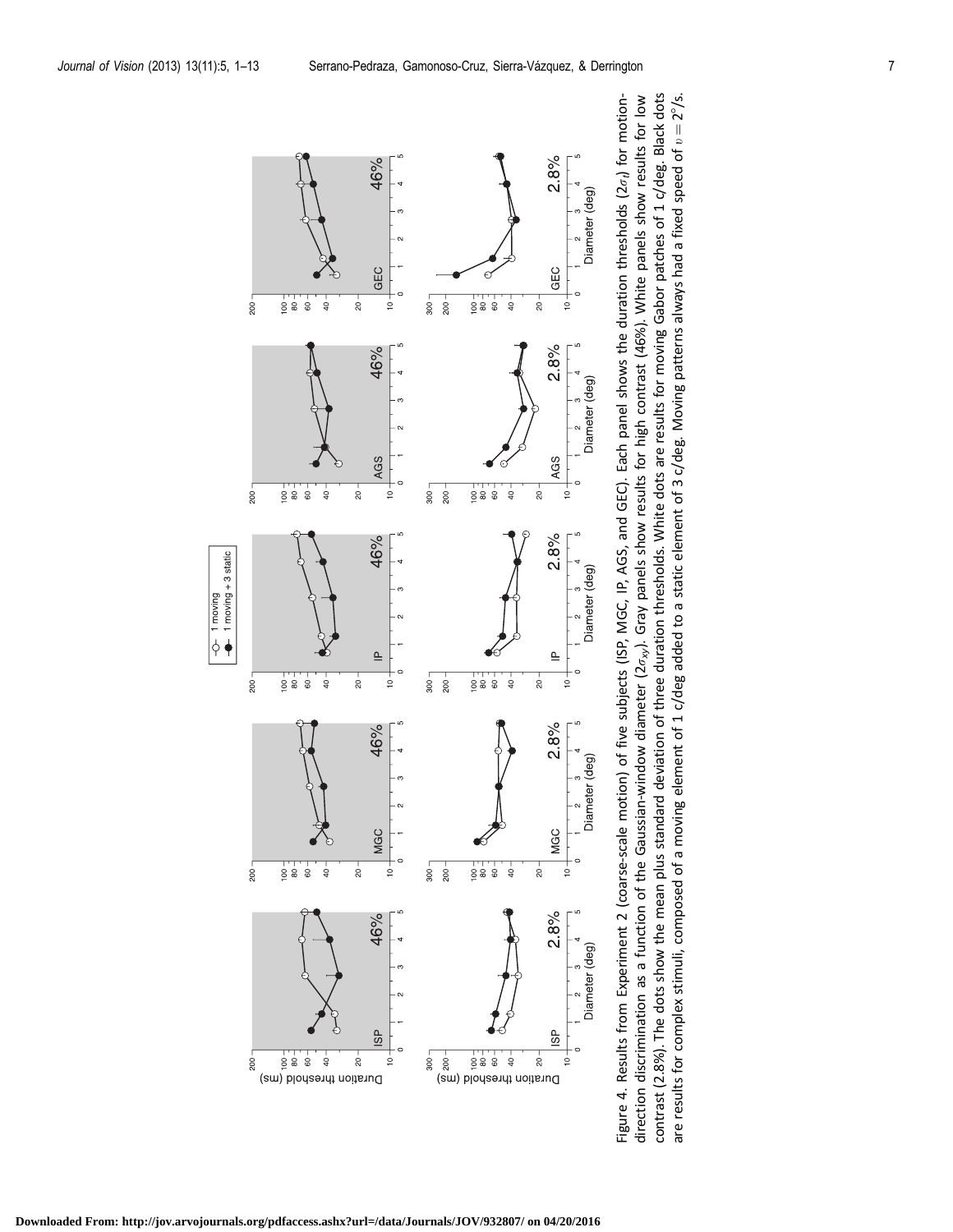<span id="page-7-0"></span>

Figure 5. Results from Experiment 2 (fine-scale motion) of four subjects (ISP, MGC, IP, and AGS). Each panel shows the duration thresholds ( $2\sigma_t$ ) for motion-direction discrimination as a function of the Gaussian-window diameter ( $2\sigma_{xy}$ ). Gray panels show results for high contrast (46%). White panels show results for low contrast (2.8%). The dots show the mean plus standard deviation of three duration thresholds. White dots are results for moving Gabor patches of 3 c/deg. Black dots are results for complex stimuli, composed of a moving element of 3 c/deg added to a static element of 1 c/deg. Moving patterns always had a fixed speed of  $v = 2^{\circ}/s$ .

Experiment 1 but including intermediate spatial windows. In particular, we tested three more sizes  $(\sigma_{xy})$ :  $0.65^{\circ}$ , 1.35°, and  $2^{\circ}$ . The duration thresholds for the smallest  $(0.7^{\circ})$  and the largest  $(5^{\circ})$  windows are taken from Experiment 1.

[Figures 4](#page-6-0) and 5 show the results of Experiment 2 for the same subjects tested in Experiment 1. The panels show the duration thresholds for motion discrimination as a function of the spatial Gaussian-window diameter  $(2\sigma_{xy})$ . Gray panels show the results for high contrast (46%), and white panels show the results for low contrast (2.8%).

[Figure 4](#page-6-0) shows the results for coarse-scale moving stimuli. White dots show the results for simple moving stimuli of 1 c/deg, and black dots for complex stimuli composed of a moving element of 1 c/deg added to a static pattern of 3 c/deg. The results for simple stimuli and high contrast show the duration thresholds increasing with increasing size. For complex stimuli and high contrast, we found very interesting results. The results have a U shape, where for window diameters close to  $3^\circ$  there is a reduction of the duration thresholds, or facilitation. [Figure 6a](#page-8-0) shows the average of all subjects. The results clearly show that although there is surround suppression for moving stimuli of 1 c/ deg (white dots), if we add a static pattern of 3 c/deg, then motion discrimination is facilitated. [Figure 4](#page-6-0) also

shows that for low contrast (white panels), the duration thresholds for both conditions (simple and complex stimuli) are similar, although for small sizes the impairment in motion discrimination is higher for complex stimuli (see average results in [Figure 6c\)](#page-8-0).

Figure 5 shows the results for fine-scale moving stimuli. White dots show the results for simple moving stimuli of 3 c/deg, and black dots for complex stimuli composed of a moving element of 3 c/deg added to a static pattern of 1 c/deg. The results for simple stimuli and high contrast show the duration thresholds increasing with increasing size; however, the increment is lower than for moving elements of 1 c/deg (see [Figure](#page-6-0) [4](#page-6-0), gray panels). For complex stimuli and high contrast, we found impairment in motion discrimination with increasing size, and the impairment was greater than with simple moving stimuli for all sizes (see average results in [Figure 6b](#page-8-0)). For low contrast, we found that motion discrimination improved with increasing size for simple moving stimuli (see Figure 5, white panels, white dots). However, for complex stimuli, we found an interesting result: Duration thresholds increased with increasing window size. Thus, facilitation disappears when a static coarse-scale stimulus is added to a finescale moving stimulus (see Figure 5, white panels, black dots).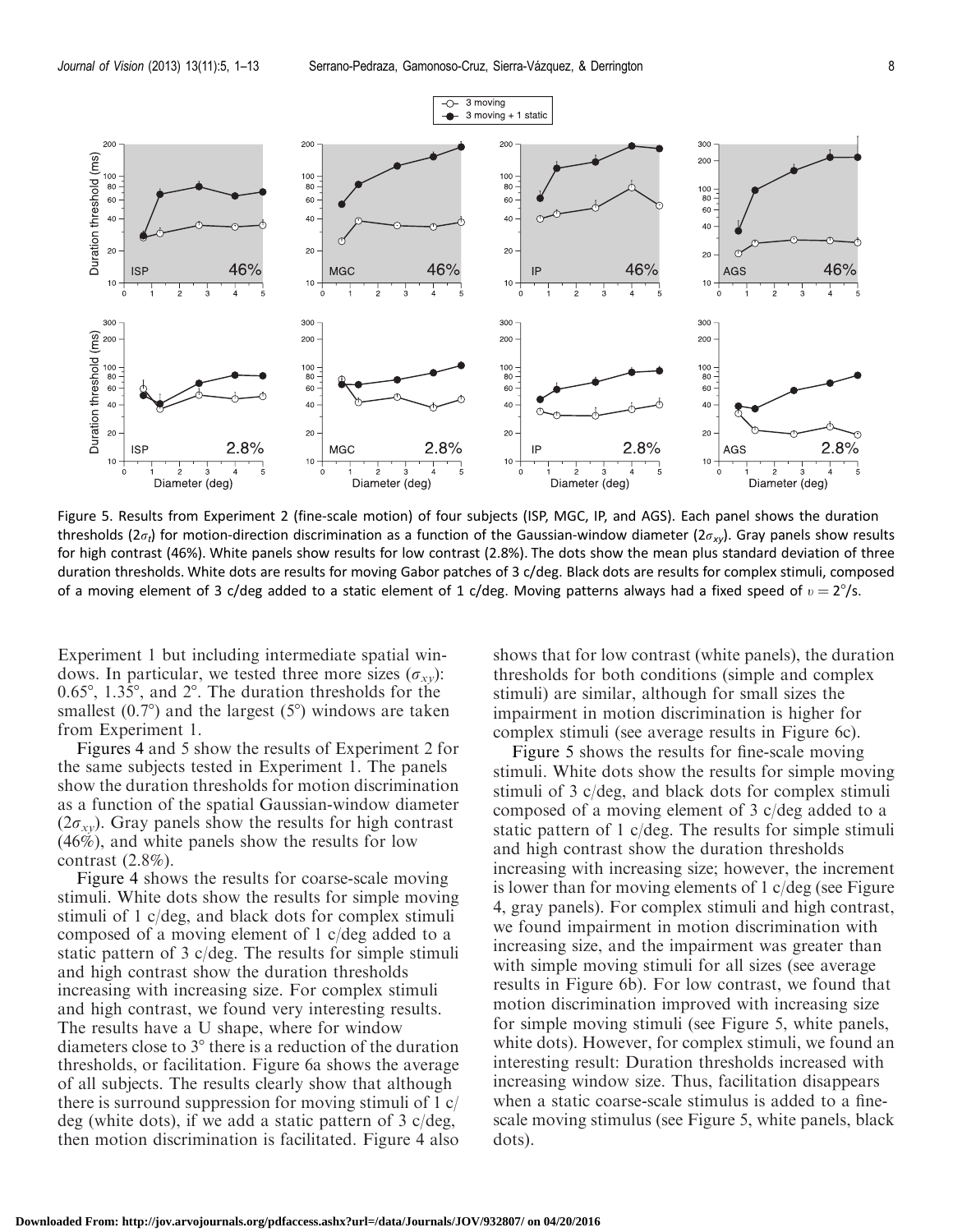<span id="page-8-0"></span>

Figure 6. Average results from Experiment 2. Each panel shows the duration thresholds ( $2\sigma_t$ ) for motion-direction discrimination as a function of the Gaussian-window diameter ( $2\sigma_{xy}$ ). Gray panels (a and b) show results for high contrast (46%). White panels (c and d) show results for low contrast (2.8%). (a and c) Mean plus or minus standard error of the mean for the duration thresholds of five subjects (ISP, MGC, IP, AGS, and GEC; data from [Figure 4](#page-6-0)). White dots are results for moving Gabor patches of 1 c/deg. Black dots are results for complex stimuli, composed of a moving element of 1 c/deg added to a static element of 3 c/deg. (b and d) Mean plus standard deviation of the duration thresholds of four subjects (ISP, MGC, IP, and AGS; data from [Figure 5\)](#page-7-0). White dots are results for moving Gabor patches of 3 c/deg. Black dots are results for complex stimuli, composed of a moving element of 3 c/deg added to a static element of 1 c/deg. Moving patterns always had a fixed speed of  $v = 2^{\circ}/s$ .

## **Discussion**

The results obtained with simple stimuli replicate previous results (Tadin et al., [2003](#page-12-0); Tadin & Lappin, [2005;](#page-12-0) Glasser & Tadin, [2010](#page-11-0); Serrano-Pedraza et al., [2011\)](#page-12-0). At high contrast, duration thresholds increased with increasing size for moving coarse scales (1 c/deg) and for fine scales (3 c/deg). At low contrast, duration thresholds decreased with increasing size for both fine and coarse scales.

For the first time, we have measured duration thresholds for complex stimuli composed of fine and coarse scales. The duration-threshold measurements allowed us to characterize in stimulus terms a phenomenon that has been reported in performance terms in previous studies (Derrington & Henning, [1987](#page-11-0); Henning & Derrington, [1988](#page-11-0); Derrington et al., [1993;](#page-11-0) Serrano-Pedraza et al., [2007;](#page-12-0) Serrano-Pedraza & Derrington, [2010](#page-12-0)). In those studies, the authors fixed the presentation durations of the complex stimulus and measured the proportion of correct responses for direction discrimination as a function of the duration.

At very short durations (25 ms), when the coarse scales were static and fine scales were moving, the subjects obtained about 17% correct responses; this means that 83% of the time, the subjects reported a motion direction opposite to the true direction of motion (Serrano-Pedraza & Derrington, [2010](#page-12-0)). In this article, we have fixed the proportion of correct responses at 82%, so we are measuring duration thresholds for veridical motion perception. This procedure allowed us to compare previous results of surround suppression (Tadin et al., [2003](#page-12-0)) and interaction between spatial scales.

The results reported here show that at high contrast, duration thresholds for complex stimuli composed of moving fine features and static coarse features increase about 4 times (ratio of 3.75) with increasing size, and 2 times (ratio of 1.83) for low contrast. However, for simple stimuli, at low contrast we found a ratio of 0.68 for coarse scales and a ratio of 0.8 for fine scales, showing facilitation in both cases; and at high contrast we found a ratio of 1.98 for coarse scales and a ratio of 1.36 for fine scales. These ratios show that at high contrast, the antagonism between sensors tuned to fine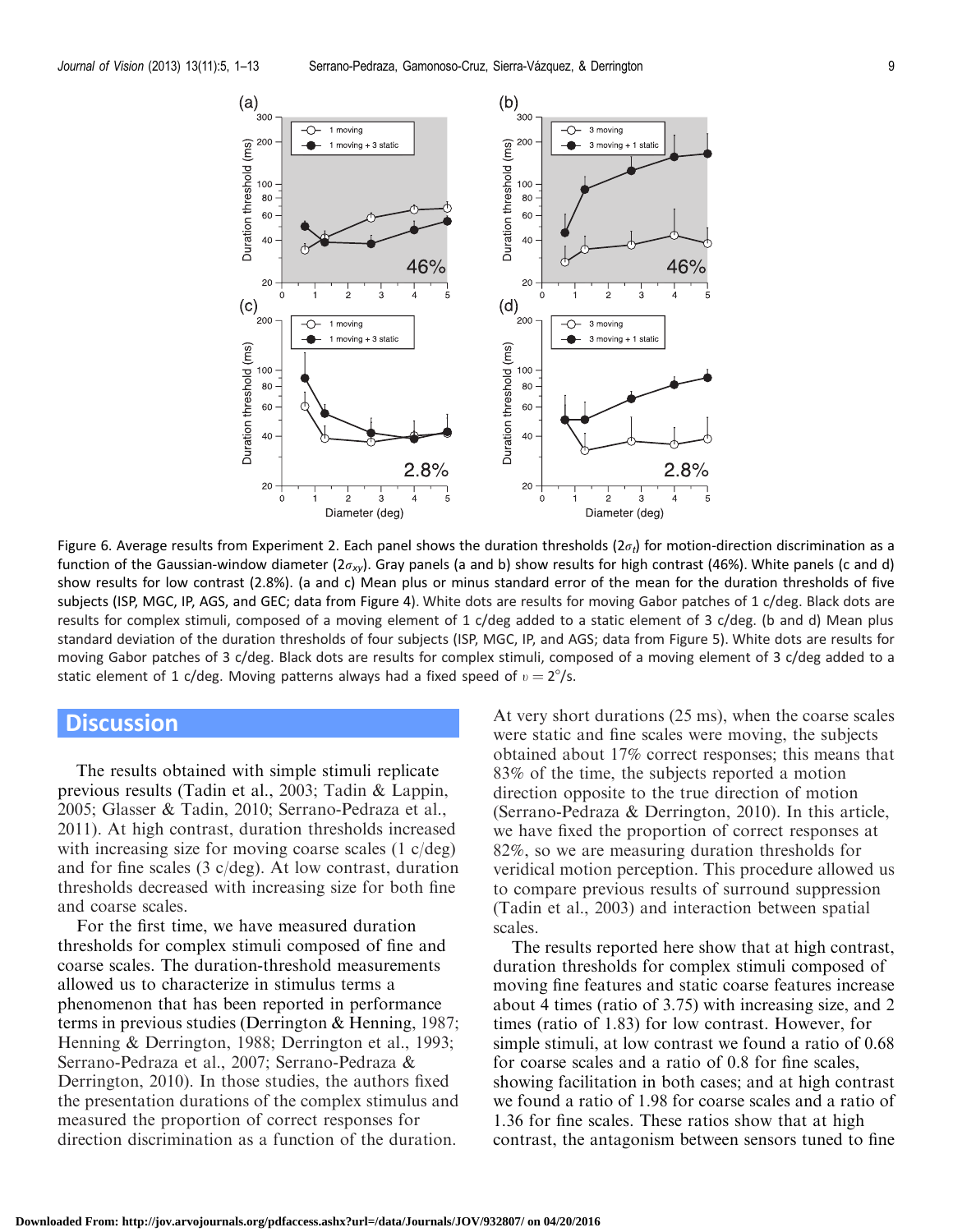<span id="page-9-0"></span>

Figure 7. Model simulations of Experiment 2 for high contrast (46%). All panels show the predicted duration thresholds ( $2\sigma_t$ ) for motion-direction discrimination as a function of the Gaussian-window diameter  $(2\sigma_{xy})$ . Interaction between coarse and fine scales: Panels (a) and (b) show the predictions of the model from Serrano-Pedraza et al. ([2007\)](#page-12-0). This model predicted the duration thresholds for a fixed proportion of correct direction discriminations (82%). Interaction between coarse and fine scales and surround suppression: Panels (c) and (d) show the predictions of a simple model that combines linearly the output of the Serrano-Pedraza et al. [\(2007\)](#page-12-0) model and the empirical duration thresholds for simple stimuli from [Figure 6a](#page-8-0) and [b](#page-8-0). (a and c) White dots are results for moving Gabor patches of 1 c/deg. Black dots are results for complex stimuli, composed of a moving element of 1 c/deg added to a static element of 3 c/deg. (b and d) White dots are results for moving Gabor patches of 3 c/deg. Black dots are results for complex stimuli, composed of a moving element of 3 c/deg added to a static element of 1 c/deg. Moving patterns always had a fixed speed of  $v = 2^{\circ}/s$ .

and coarse features is stronger than surround suppression, because the increase in duration threshold is greater.

When the complex stimuli were composed of moving coarse features and static fine features, at low contrast the duration thresholds were similar to those in the case when the moving coarse pattern was presented alone; at high contrast, however, we found a facilitation effect for diameters of the spatial window bigger than  $1.3^\circ$ . This result is novel and has not been reported before.

Serrano-Pedraza et al. [\(2007](#page-12-0)) proposed a computational model of motion sensing that implements a subtractive interaction between motion sensors tuned to high and low spatial frequencies. This model could explain errors in motion discrimination when coarse scales were static and fine scales were moving. The same model could also explain the increase in errors with

increasing size and the effect of relative contrast between the scales (Serrano-Pedraza & Derrington, [2010\)](#page-12-0). Here we have used this simple model (see Serrano-Pedraza et al., [2007](#page-12-0), appendix A) to explain our results. The output of the original model is a probability of correct direction discrimination for a fixed temporal duration of the stimulus. Here, in order to use the same measure of the thresholds of the experiments, we have fixed the probability of correct response to 0.82 (the probability that is associated with the duration thresholds obtained in the experiments) and we have found the duration of the stimulus that gives that probability.

Figure 7a and b shows the results of simulations using this model, which show approximately the same effect as the main results found here. The simulation results for static coarse scales added to moving fine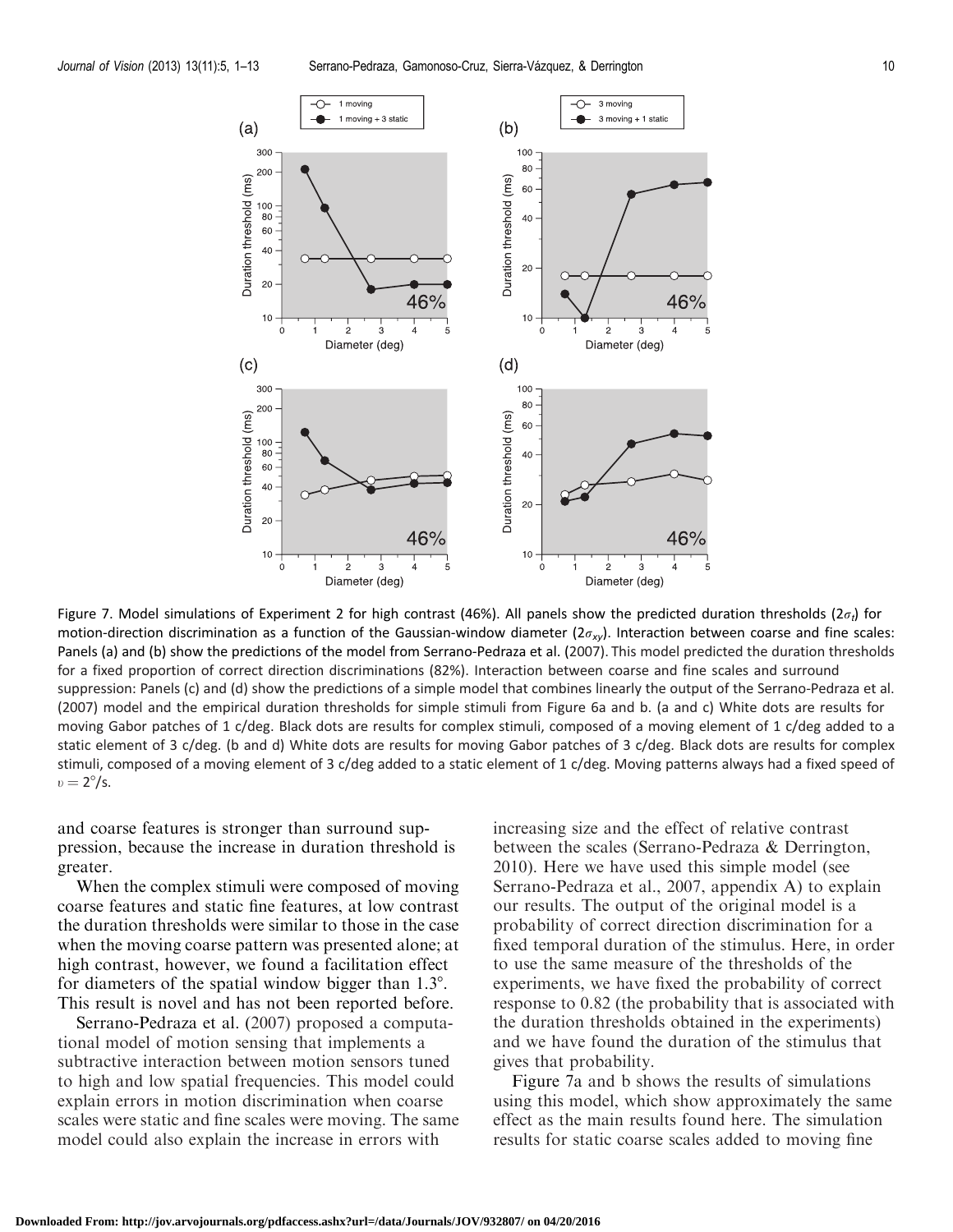<span id="page-10-0"></span>scales with 46% contrast (see [Figure 7b,](#page-9-0) black dots) show a similar pattern to that of the empirical results (see [Figure 6b](#page-8-0)). The simulation results when coarse scales were moving and fine scales were static [\(Figure](#page-9-0) [7a,](#page-9-0) black dots) show a similar facilitation to the facilitation found empirically at medium-high sizes (diameters between  $2^{\circ}$  and  $5^{\circ}$ ; see [Figure 6a](#page-8-0)). However, the model does not discriminate between 46% and 2.8% contrasts, and it does not have a surround-suppression mechanism implemented, so the duration thresholds for single Gabor patches do not change with contrast or with size [\(Figure 7a](#page-9-0) and [b](#page-9-0), white dots).

To explain all our results, more modeling work is needed. Three main problems are presented: the first is to implement a surround-suppression mechanism; the second is to specify the order in which these two mechanisms (surround suppression and interaction between scales) are working; and the third is the way they are combined (linearly or nonlinearly). To solve these three problems requires more data and more simulations. However, in an attempt to test the hypothesis that the two mechanisms are summed linearly, we have combined the output of the model of Serrano-Pedraza et al. [\(2007](#page-12-0)) and the empirical duration threshold for simple stimuli and high contrast taken from [Figure 6](#page-8-0) (simply adding the duration thresholds and dividing by two). The simulation results are presented in [Figure 7c](#page-9-0) and [d.](#page-9-0) These simulation results do not explain the empirical results completely, suggesting that the interaction between these two mechanisms in the visual system must be more complex than a simple linear summation.

We have shown that a simple model of motion sensing that implements a subtractive interaction between motion sensors tuned to high and low spatial frequencies can account for the facilitation effect; however, there are other results that could explain our facilitation effect. For example, it has been found that static luminance texture increases perceived speed (Nguyen-Tri & Faubert, [2007](#page-11-0)). These authors found that when a static grating of 2 c/deg was added to a moving grating of 0.5 c/deg, the perceived speed of the low-frequency pattern increased 1.25 times.

We wonder whether this increment in perceived speed could account for the reduction in duration thresholds that we found. Nguyen-Tri and Faubert used a speed of  $8^{\circ}/s$ , the stimuli were presented in the periphery  $(2.5^{\circ}$  eccentricity), and the contrast of the moving grating was 10% Michelson contrast; all this makes it difficult to decide, because the experimental conditions and stimulus parameters, particularly the contrast, are not comparable with ours, and we know that contrast makes a big difference. For this reason, we decided to test this increasing-speed hypothesis directly. We performed a control experiment with three subjects (results not shown), replicating Experiment 2

at high contrast (46%) and using simple stimuli condition with a spatial frequency of 1 c/deg but increasing the speed 1.25 times  $(2.5^{\circ}/s)$ . We did not find a facilitation effect like we found for complex stimuli, thus the increasing-speed hypothesis could not explain our results.

In summary, our results show for the first time a direct comparison of two mechanisms in motion perception: surround suppression and interaction between spatial scales. These results show that these mechanisms have different effects on motion discrimination. Although the results obtained with simple stimuli can be explained by the center-surround antagonism displayed by neurons in cortical areas MT and medial superior temporal (MST) (Allman et al., 1985a, [1985b;](#page-11-0) Tanaka et al., [1986;](#page-12-0) Born & Tootell, [1992;](#page-11-0) Eifuku & Wurtz, [1998](#page-11-0)), as far as we know, there are no physiological results that could explain our results obtained with complex stimuli. We believe that, given the strong suppression found for moving fine features and the facilitation effect found for moving coarse scales, the antagonism between motion sensors tuned to fine and coarse motion sensors must have a neuronal correlate. This poses a challenge for physiologists.

Keywords: motion discrimination, surround suppression, interaction between motion sensors, motion impairments, inhibition

# Acknowledgments

Some of the findings described have been reported previously at the European Conference on Visual Perception 2012 (Serrano-Pedraza, Gamonoso-Cruz, Sierra-Vázquez, & Derrington, [2012\)](#page-12-0). This article was supported by grant PSI2011-24491 from the Ministerio de Economía y Competitividad (Spain) to ISP. We are indebted to an anonymous referee for a helpful suggestion that resulted in [Figure 7.](#page-9-0)

Commercial relationships: none. Corresponding author: Ignacio Serrano-Pedraza. Email: iserrano@psi.ucm.es. Address: Faculty of Psychology, Universidad Complutense de Madrid, Madrid, Spain.

## References

Allman, J., Miezin, F., & McGuiness, E. (1985a). Stimulus specific responses from beyond the classical receptive field: Neurophysiological mechanisms for local-global comparisons in visual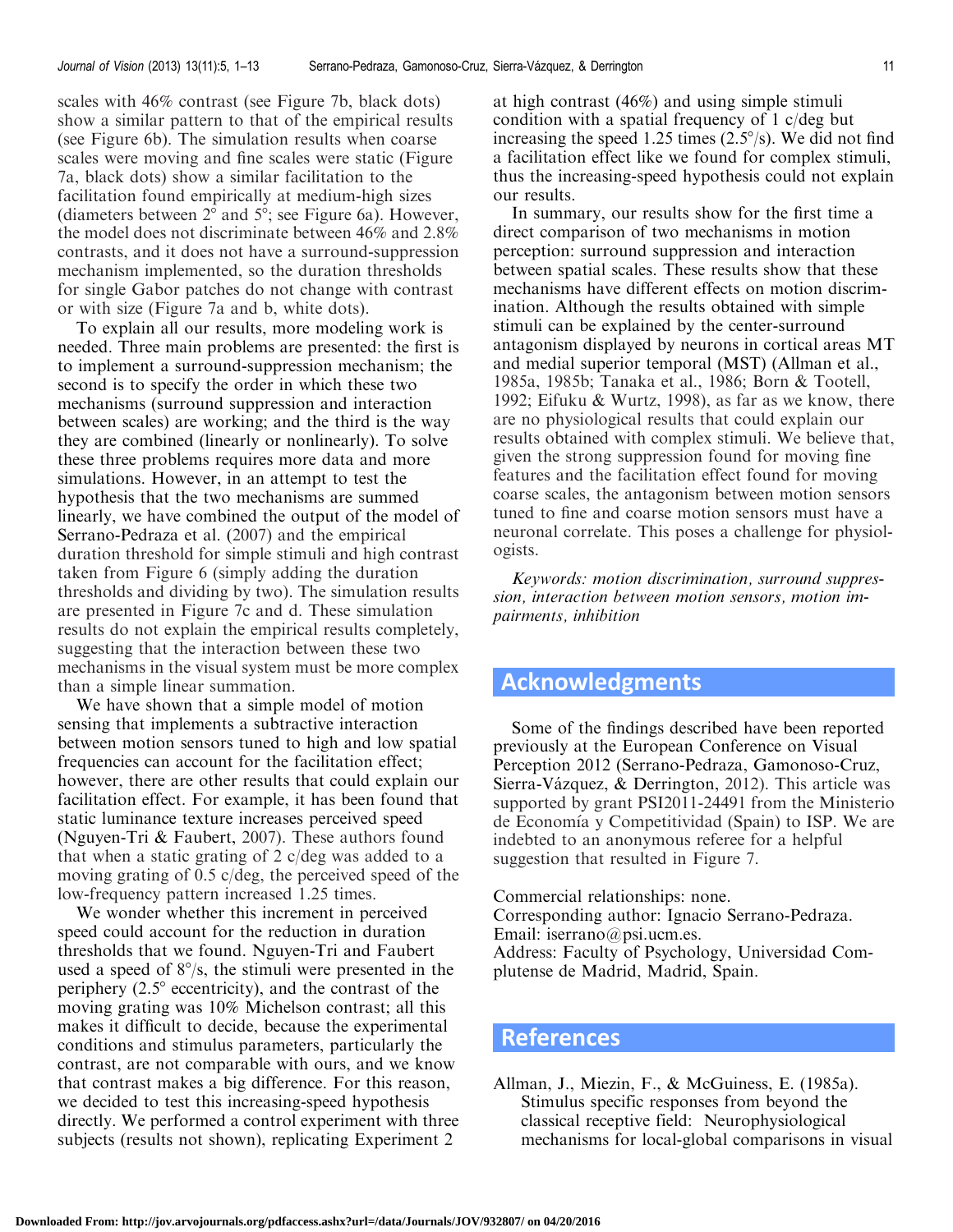<span id="page-11-0"></span>neurons. Annual Review of Neuroscience, 8, 407– 430.

- Allman, J., Miezin, F., & McGuiness, E. (1985b). Direction- and velocity-specific responses from beyond the classical receptive field in the middle temporal visual area (MT). *Perception*,  $14(2)$ ,  $105-$ 126.
- Anderson, A. J. (2003). Utility of a dynamic termination criterion in the ZEST adaptive threshold method. Vision Research, 43, 165–170.
- Anderson, S. J., & Burr, D. C. (1985). Spatial and temporal selectivity of the human motion detection system. Vision Research, 25(8), 1147–1154.
- Anderson, S. J., & Burr, D. C. (1987). Receptive field size of human motion detection units. *Vision* Research, 27(4), 621–636.
- Anderson, S. J., & Burr, D. C. (1989). Receptive field properties of human motion detector units inferred from spatial frequency masking. Vision Research, 29(10), 1343–1358.
- Anderson, S. J., & Burr, D. C. (1991). Spatial summation properties of directionally selective mechanisms in human vision. Journal of the Optical Society of America A, 8(8), 1330–1339.
- Anderson, S. J., Burr, D. C., & Morrone, M. C. (1991). Two-dimensional spatial and spatial-frequency selectivity of motion-sensitive mechanisms in human vision. Journal of the Optical Society of America A, 8(8), 1340–1351.
- Born, R. T., & Tootell, R. B. H. (1992). Segregation of global and local motion processing in the primate middle temporal visual area. Nature, 357, 497–499.
- Brainard, D. H. (1997). The psychophysics toolbox. Spatial Vision, 10(4), 433–436.
- Churan, J., Khawaja, F. A., Tsui, J. M., & Pack, C. C. (2008). Brief motion stimuli preferentially activate surround-suppressed neurons in macaque visual area MT. Current Biology, 18, 1051–1052.
- Derrington, A. M., Fine, I., & Henning, G. B. (1993). Errors in direction-of-motion discrimination with dichoptically viewed stimuli. Vision Research, 33(11), 1491–1494.
- Derrington, A. M., & Henning, G. B. (1987). Errors in direction-of-motion discrimination with complex stimuli. Vision Research, 27(1), 61–75.
- Eifuku, S., & Wurtz, R. H. (1998). Response to motion in extrastriate area MSTl: Center-surround interactions. Journal of Neurophysiology, 80, 282–296.
- Emerson, P. L. (1986). Observations on maximumlikelihood and Bayesian methods of forced-choice sequential threshold estimation. Perception & Psychophysics, 39, 151–153.
- García-Pérez, M. A. (1998). Forced-choice staircases with fixed steps sizes: Asymptotic and small-sample properties. Vision Research, 38, 1861–1881.
- Gilbert, C. D., Das, A., Ito, M., Kapadia, M. K., & Westheimer, G. (1996). Spatial integration and cortical dynamics. Proceedings of the National Academy of Sciences, USA, 93, 615–622.
- Glasser, D. M., & Tadin, D. (2010). Low-level mechanisms do not explain paradoxical motion percepts. Journal of Vision, 10(4):20, 1–9, [http://](http://www.journalofvision.org/content/10/4/20) [www.journalofvision.org/content/10/4/20](http://www.journalofvision.org/content/10/4/20), doi:10. 1167/10.4.20. [\[PubMed\]](http://www.ncbi.nlm.nih.gov/pubmed/20465339) [\[Article](http://www.journalofvision.org/content/10/4/20.long)]
- Henning, G. B., & Derrington, A. M. (1988). Direction-of-motion discrimination with complex patterns: Further observations. Journal of the Optical Society of America A, 5(10), 1759–1766.
- Huang, X., Albright, T. D., & Stoner, G. R. (2008). Stimulus dependency and mechanisms of surround modulation in cortical area MT. Journal of Neuroscience, 28(51), 13889–13906.
- Kapadia, M. K., Westheimer, G., & Gilbert, C. D. (1999). Dynamics of spatial summation in primary visual cortex of alert monkeys. Proceedings of the National Academy of Sciences, USA, 96(21), 12073– 12078.
- King-Smith, P. E., Grigsby, S. S., Vingrys, A. J., Benes, S. C., & Supowit, A. (1994). Efficient and unbiased modifications of the QUEST threshold method: Theory, simulations, experimental evaluation and practical implementation. Vision Research, 34, 885– 912.
- Kleiner, M., Brainard, D. H., & Pelli, D. G. (2007). What's new in Psychtoolbox-3? *Perception*, 36 (ECVP Abstract Supplement).
- Nauhaus, I., Busse, L., Carandini, M., & Ringach, D. L. (2009). Stimulus contrast modulates functional connectivity in visual cortex. Nature Neuroscience, 12(1), 70–76.
- Nguyen-Tri, D., & Faubert, J. (2007). Luminance texture increases perceived speed. Vision Research, 47(5), 723–734.
- Nishida, S. (2011). Advancement of motion psychophysics: Review 2001–2010. Journal of Vision,  $11(5):11$ , 1–53, [http://www.journalofvision.org/](http://www.journalofvision.org/content/11/5/11) [content/11/5/11](http://www.journalofvision.org/content/11/5/11), doi:10.1167/11.5.11. [\[PubMed](http://www.ncbi.nlm.nih.gov/pubmed/22144564)] [[Article\]](http://www.journalofvision.org/content/11/5/11.long)
- Pack, C. C., Hunter, N., & Born, R. T. (2005). Contrast dependence of suppressive influences in cortical area MT of alert macaque. Journal of Neurophysiology, 93, 1809–1815.
- Pelli, D. G. (1997). The VideoToolbox software for visual psychophysics: Transforming numbers into movies. *Spatial Vision*, 10(4), 437–442.